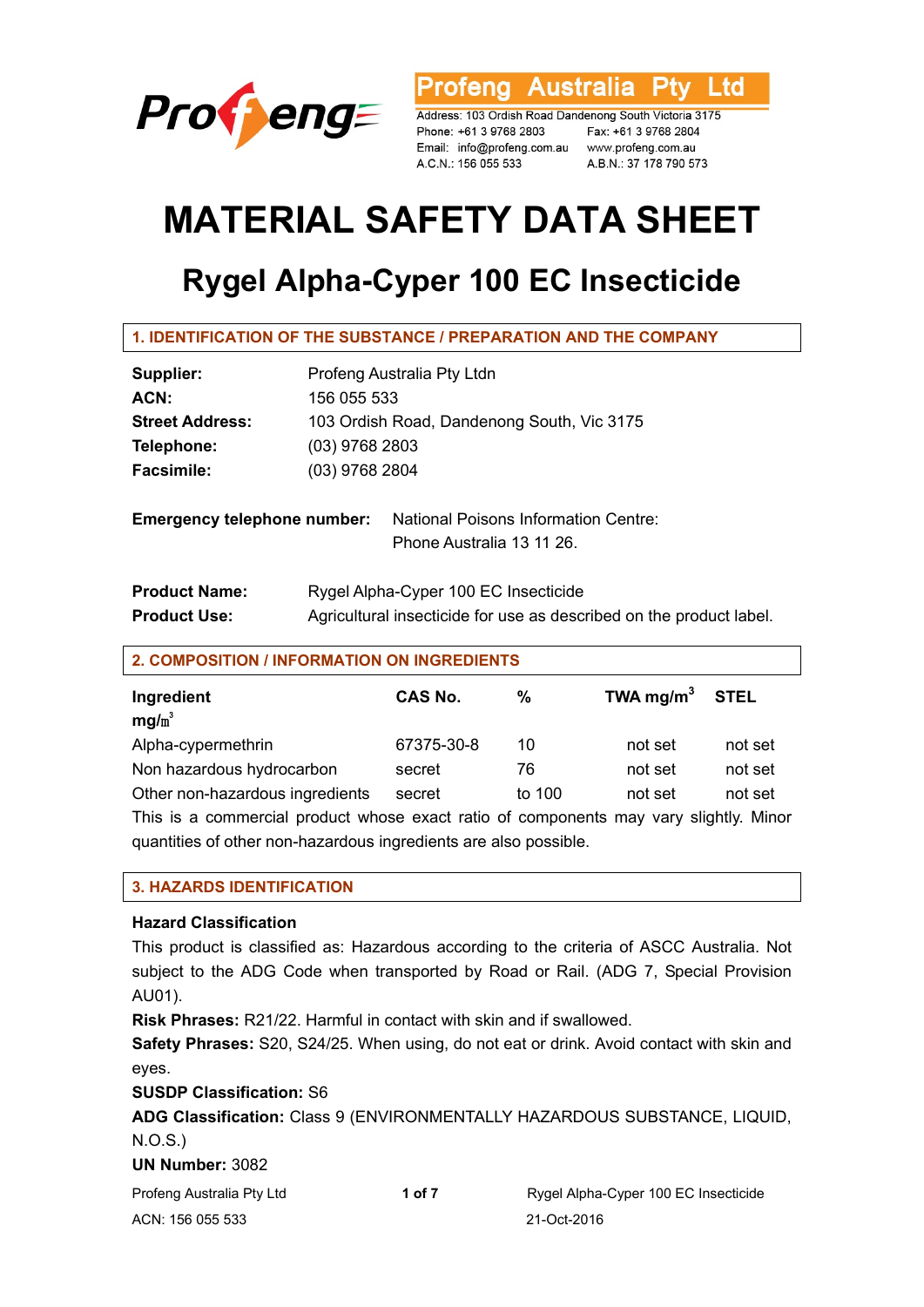

L to

Address: 103 Ordish Road Dandenong South Victoria 3175 Phone: +61 3 9768 2803 Email: info@profeng.com.au A.C.N.: 156 055 533

Fax: +61 3 9768 2804 www.profeng.com.au A.B.N.: 37 178 790 573

#### **4. FIRST AID MEASURES**

#### **General Information:**

You should call the Poisons Information Centre if you feel that you may have been poisoned, burned or irritated by this product. The number is 13 11 26 from anywhere in Australia (0800 764 766 in New Zealand) and is available at all times. Have this MSDS with you when you call.

**Inhalation:** No first aid measures normally required. However, if inhalation has occurred, and irritation has developed, remove to fresh air and observe until recovered. If irritation becomes painful or persists more than about 30 minutes, seek medical advice.

**Skin Contact:** No specific health data is available for this product. If any unusual symptoms become evident, or if in doubt, contact a Poisons Information Centre or a doctor.

**Eye Contact:** No effects expected. If irritation does occur, flush contaminated eye(s) with lukewarm, gently flowing water for 5 minutes or until the product is removed. Obtain medical advice if irritation becomes painful or lasts more than a few minutes.

**Ingestion:** If swallowed, do NOT induce vomiting. Wash mouth with water and contact a Poisons Information Centre, or call a doctor.

#### **5. FIRE-FIGHTING MEASURES**

**Fire and Explosion Hazards**: There is a slight risk of an explosion from this product if commercial quantities are involved in a fire. Violent steam generation or eruption may occur upon application of direct water stream on hot liquids. Vapours from this product are heavier than air and may accumulate in sumps, pits and other low-lying spaces, forming potentially explosive mixtures. They may also flash back considerable distances. Fire decomposition products from this product may be toxic if inhaled. Take appropriate protective measures.

**Extinguishing Media:** Alcohol resistant foam is the preferred firefighting medium but, if it is not available, normal foam can be used. Try to contain spills, minimise spillage entering drains or watercourses.

**Fire Fighting:** If a significant quantity of this product is involved in a fire, call the fire brigade. There is little danger of a violent reaction or explosion if significant quantities of this product are involved in a fire. Recommended personal protective equipment is full fire kit and breathing apparatus.

**Flash point:** Not flammable.

**Upper Flammability Limit:** No data.

**Lower Flammability Limit:** No data.

**Auto-Ignition temperature:** C1

**Flammability Class:** No data.

#### **6. ACCIDENTAL RELEASE MEASURES**

**Accidental release:** In the event of a major spill, prevent spillage from entering drains or

ACN: 156 055 533 21-Oct-2016

Profeng Australia Pty Ltd **2 of 7 Rygel Alpha-Cyper 100 EC Insecticide**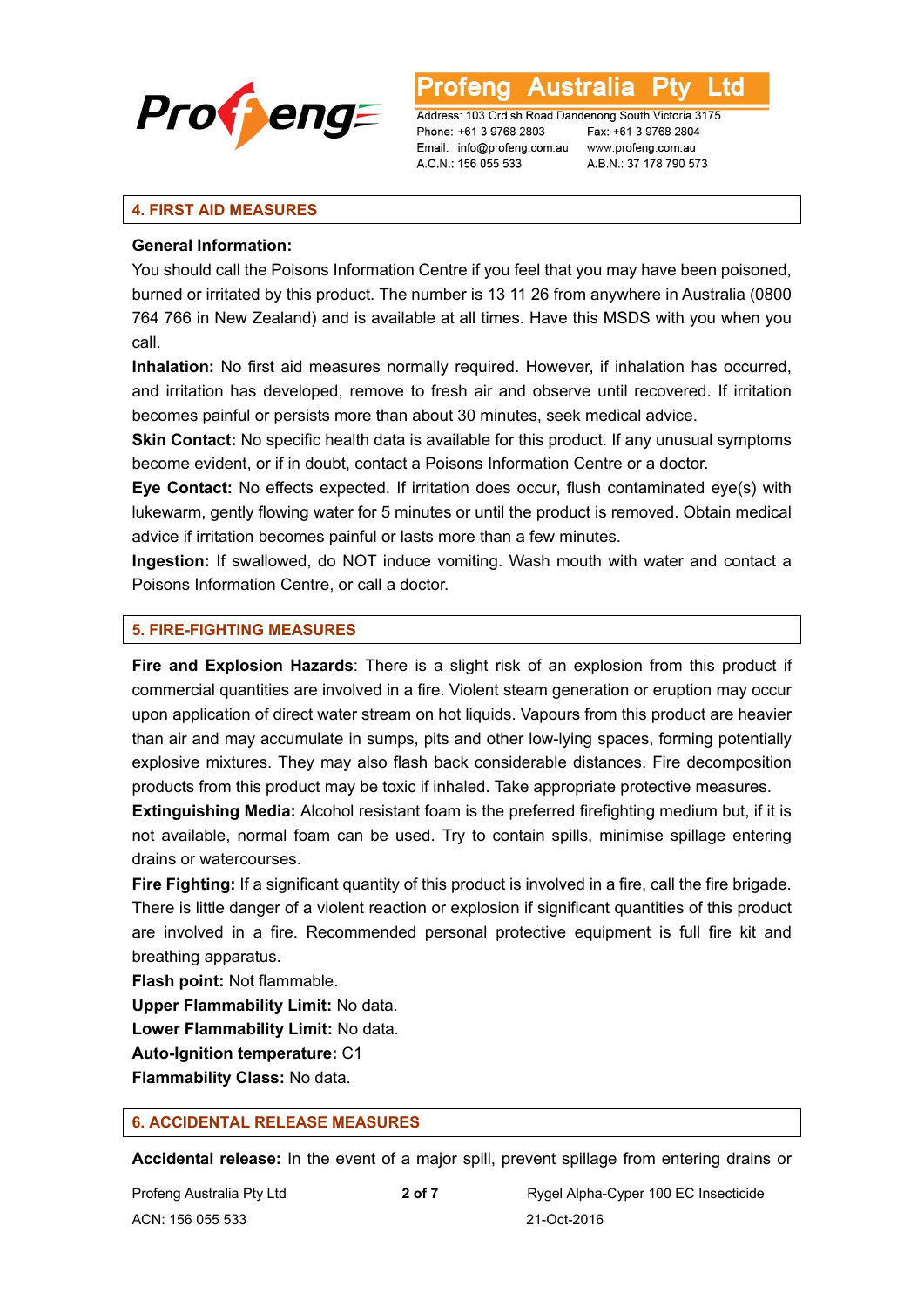

#### Australia l td otena

Address: 103 Ordish Road Dandenong South Victoria 3175 Phone: +61 3 9768 2803 Email: info@profeng.com.au A.C.N.: 156 055 533

Fax: +61 3 9768 2804 www.profeng.com.au A.B.N.: 37 178 790 573

watercourses. Wear full protective clothing including facemask, face shield and gauntlets. All skin areas should be covered. See above under Personal Protection regarding Australian Standards relating to personal protective equipment. Suitable materials for protective clothing include rubber, PVC. Stop leak if safe to do so, and contain spill. Absorb onto sand, vermiculite or other suitable absorbent material. If spill is too large or if absorbent material is not available, try to create a dike to stop material spreading or going into drains or waterways. Because of the environmentally hazardous nature of this product, special care should be taken to restrict release to waterways or drains. Sweep up and shovel or collect recoverable product into labelled containers for recycling or salvage, and dispose of promptly. After spills, wash area preventing runoff from entering drains. If a significant quantity of material enters drains, advise emergency services.

Full details regarding disposal of used containers, spillage and unused material may be found on the label. If there is any conflict between this MSDS and the label, instructions on the label prevail. Ensure legality of disposal by consulting regulations prior to disposal. Thoroughly launder protective clothing before storage or re-use. Advise laundry of nature of contamination when sending contaminated clothing to laundry.

#### **7. HANDLING AND STORAGE**

**Handling:** Keep exposure to this product to a minimum, and minimise the quantities kept in work areas. Check Section 8 of this MSDS for details of personal protective measures, and make sure that those measures are followed.

The measures detailed below under "Storage" should be followed during handling in order to minimise risks to persons using the product in the workplace. Also, avoid contact or contamination of product with incompatible materials listed in Section 10.

**Storage:** This product is a Scheduled Poison. Observe all relevant regulations regarding sale, transport and storage of this class of poison. Check packaging - there may be further storage instructions on the label.

#### **8. EXPOSURE CONTROLS/PERSONAL PROTECTION**

The following Australian Standards will provide general advice regarding safety clothing and equipment: Respiratory equipment: **AS/NZS 1715**, Protective Gloves: **AS 2161**, Industrial Clothing: **AS2919**, Industrial Eye Protection: **AS1336** and **AS/NZS 1337**, Occupational Protective Footwear: **AS/NZS2210**.

### **Exposure Limits TWA (mg/m<sup>3</sup> ) STEL (mg/m<sup>3</sup> )**

Exposure limits have not been established by ASCC for any of the significant ingredients in this product.

The ADI for Alpha-cypermethrin is set at 0.05mg/kg/day. The corresponding NOEL is set at 4.7mg/kg/day. ADI means Acceptable Daily Intake and NOEL means No-observable-effect-level. Values from Australian ADI List, Dec 2002.

Profeng Australia Pty Ltd **3 of 7 Rygel Alpha-Cyper 100 EC Insecticide 3 of 7 Rygel Alpha-Cyper 100 EC Insecticide** ACN: 156 055 533 21-Oct-2016 **Ventilation:** No special ventilation requirements are normally necessary for this product.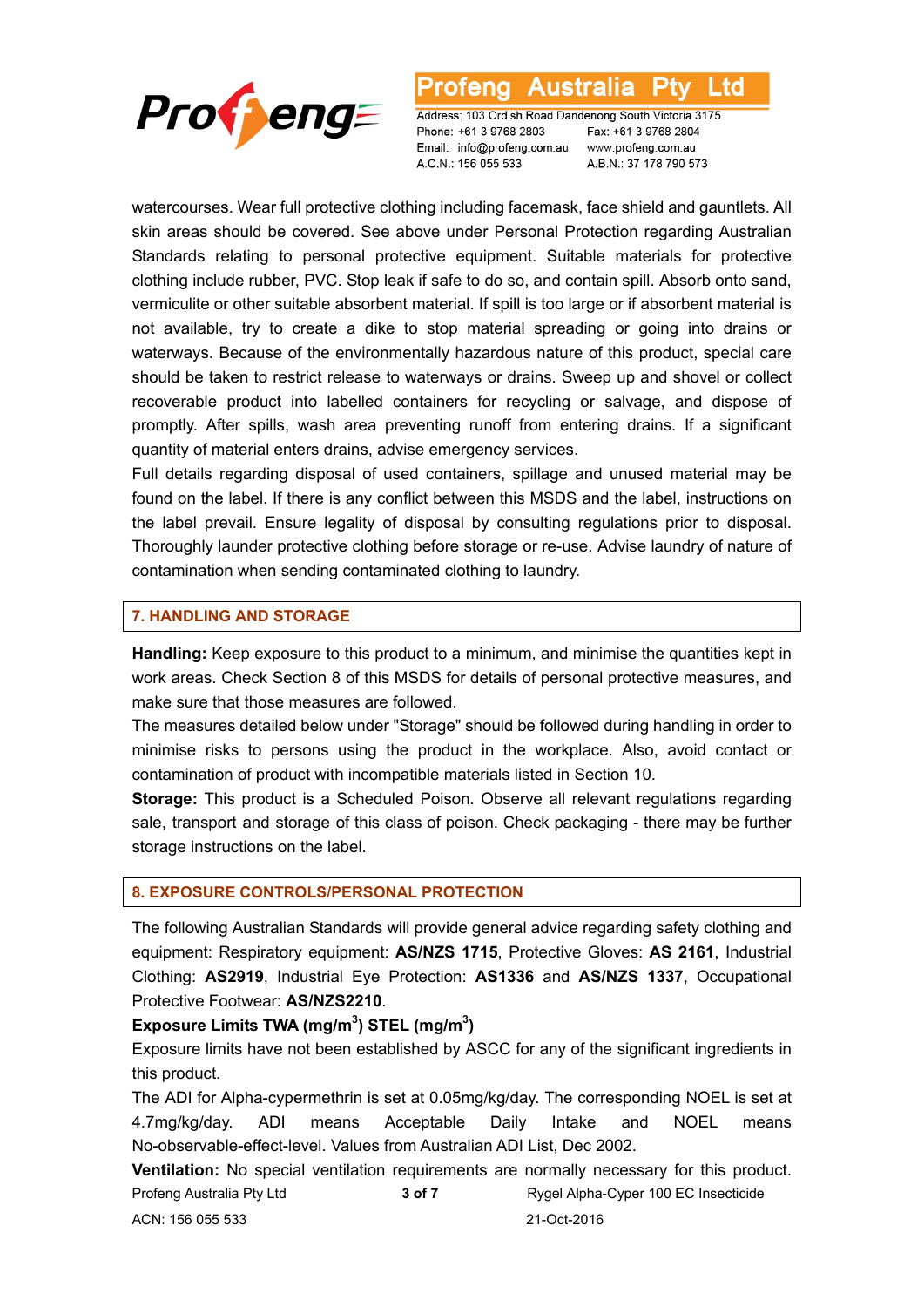

Address: 103 Ordish Road Dandenong South Victoria 3175 Phone: +61 3 9768 2803 Email: info@profeng.com.au A.C.N.: 156 055 533

Australia

Fax: +61 3 9768 2804 www.profeng.com.au A.B.N.: 37 178 790 573

L td

However make sure that the work environment remains clean and that dusts and vapours are minimised.

**Eye Protection:** Eye protection such as protective glasses or goggles is recommended when product is being used.

**Skin Protection:** Prevent skin contact by wearing impervious gloves, clothes and, preferably, apron. Make sure that all skin areas are covered. See below for suitable material types.

**Protective Material Types:** We suggest that protective clothing be made from rubber, PVC. **Respirator:** Usually, no respirator is necessary when using this product. However, if you have any doubts consult the Australian Standard mentioned above. Otherwise, not normally necessary. Safety deluge showers should be provided near to where this product is being used.

| Form                                  | Liquid                                          |
|---------------------------------------|-------------------------------------------------|
| Colour:                               | Clear pale brown                                |
| Odour:                                | Characteristic hydrocarbon odour                |
| <b>Boiling Point:</b>                 | Not available                                   |
| <b>Freezing/Melting Point:</b>        | No specific data. Liquid at normal temperatures |
| <b>Volatiles:</b>                     | No data                                         |
| <b>Vapour Pressure:</b>               | No data                                         |
| <b>Specific Gravity:</b>              | No data                                         |
| <b>Water Solubility:</b>              | Emulsifiable                                    |
| pH:                                   | No data                                         |
| <b>Evaporation Rate:</b>              | No data                                         |
| Coeff Oil/water distribution: No data |                                                 |
| <b>Auto-Ignition temp:</b>            | C1                                              |
|                                       |                                                 |

#### **9. PHYSICAL AND CHEMICAL PROPERTIES**

#### **10. STABILITY AND REACTIVITY**

**Reactivity**: This product is unlikely to react or decompose under normal storage conditions. However, if you have any doubts, contact the supplier for advice on shelf life properties. **Conditions to Avoid:** This product should be kept in a cool place, preferably below 30°C. Containers should be kept dry.

**Incompatibilities:** strong oxidising agents.

**Fire Decomposition:** Carbon dioxide, and if combustion is incomplete, carbon monoxide and smoke. Water. Carbon monoxide poisoning produces headache, weakness, nausea, dizziness, confusion, dimness of vision, disturbance of judgment, and unconsciousness followed by coma and death.

**Polymerisation:** This product is unlikely to undergo polymerisation processes.

| Profeng Australia Pty Ltd | 4 of 7 | Rygel Alpha-Cyper 100 EC Insecticide |
|---------------------------|--------|--------------------------------------|
| ACN: 156 055 533          |        | 21-Oct-2016                          |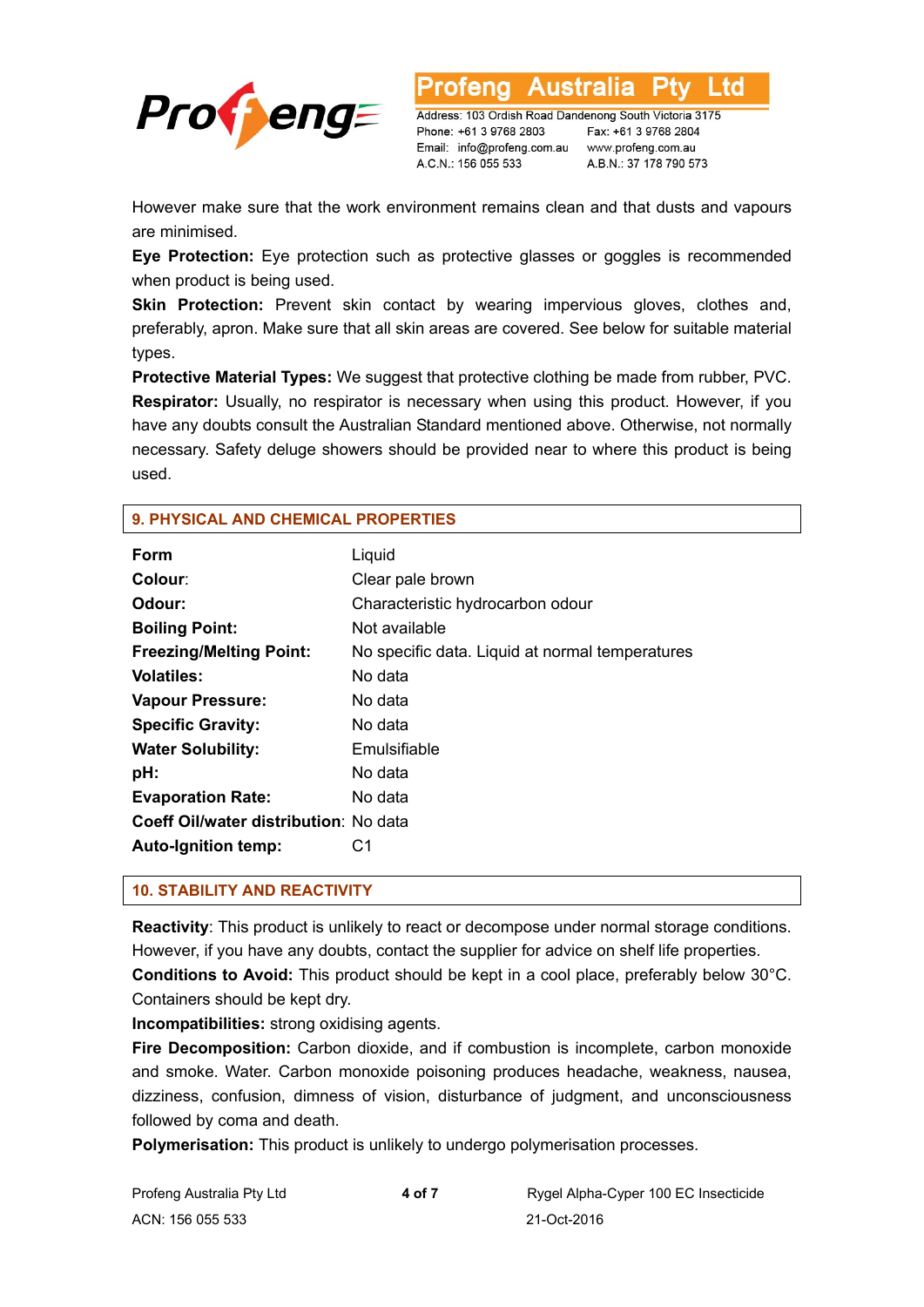

l td

Address: 103 Ordish Road Dandenong South Victoria 3175 Phone: +61 3 9768 2803 Email: info@profeng.com.au A.C.N.: 156 055 533

Fax: +61 3 9768 2804 www.profeng.com.au A.B.N.: 37 178 790 573

#### **11. TOXICOLOGICAL INFORMATION**

**Toxicity: Acute Toxicity:** Synthetic pyrethroid compounds vary in their toxicity as do the natural pyrethrins. Inhaling high levels of pyrethrum may bring about asthmatic breathing, sneezing, nasal stuffiness, headache, nausea, incoordination, tremors, convulsions, facial flushing and swelling, and burning and itching sensations. The most severe poisonings have been reported in infants, who are not able to efficiently break down pyrethrum. The lowest lethal oral dose of pyrethrum is 750 mg/kg for children and 1,000 mg/kg for adults. Oral LD50 values of pyrethrins in rats range from 200 mg/kg to greater than 2,600 mg/kg. Some of this variability is due to the variety of constituents in

the formulation. Mice have a pyrethrum oral LD50 of 370 mg/kg. Animals exposed to toxic amounts may experience tongue and lip numbness, nausea, and diarrhoea. Symptoms may also include incoordination, tremors, convulsions, paralysis, respiratory failure, and death. Pyrethroids can cause two quite different responses at near lethal doses in rats; aggressive sparring and a sensitivity to external stimuli progressing to tremors is the one response and pawing and burrowing behaviour, and salivation leading to chronic seizures is the other. Human response to these two different types of Pyrethroids has not yet been evaluated. Recovery from serious poisoning in mammals is fairly rapid.

Rats and rabbits are not affected by large dermal applications. On broken skin, pyrethrum produces irritation and sensitisation, which is further aggravated by sun exposure.

**Chronic Toxicity:** Absorption of pyrethrum through the stomach and intestines and through the skin is slow. However, humans can absorb pyrethrum more quickly through the lungs during respiration. Response appears to depend on the pyrethrum compound used. Overall, pyrethrins and Pyrethroids are of low chronic toxicity to humans and the most common problems in humans have resulted from the allergenic properties of pyrethrum. Patch tests for allergic reaction are an important tool in determining an individual's sensitivity to these compounds. Many of the natural and synthetic compounds can produce skin irritation, itching, pricking sensations and local burning sensations.

These symptoms may last for about two days.

**Reproductive Effects:** Rabbits that received pyrethrins orally at high doses during the sensitive period of pregnancy had normal litters. A group of rats fed very high levels of pyrethrins daily for three weeks before first mating had litters with weanling weights much lower than normal. Overall, pyrethrins appear to have low reproductive toxicity.

**Teratogenic Effects:** The one rabbit reproduction study performed showed no effect of pyrethrins on development of the offspring. More information is needed.

**Mutagenic Effects:** No information was found.

**Carcinogenic Effects:** No carcinogenic status has been established for pyrethrins or Pyrethroids.

**Organ Toxicity:** In mammals, tissue storage has not been recorded. At high doses, pyrethrum can be damaging to the central nervous system and the immune system. When the immune system is attacked by pyrethrum, allergies can be worsened. Animals fed large

Profeng Australia Pty Ltd **5 of 7 Rygel Alpha-Cyper 100 EC Insecticide** ACN: 156 055 533 21-Oct-2016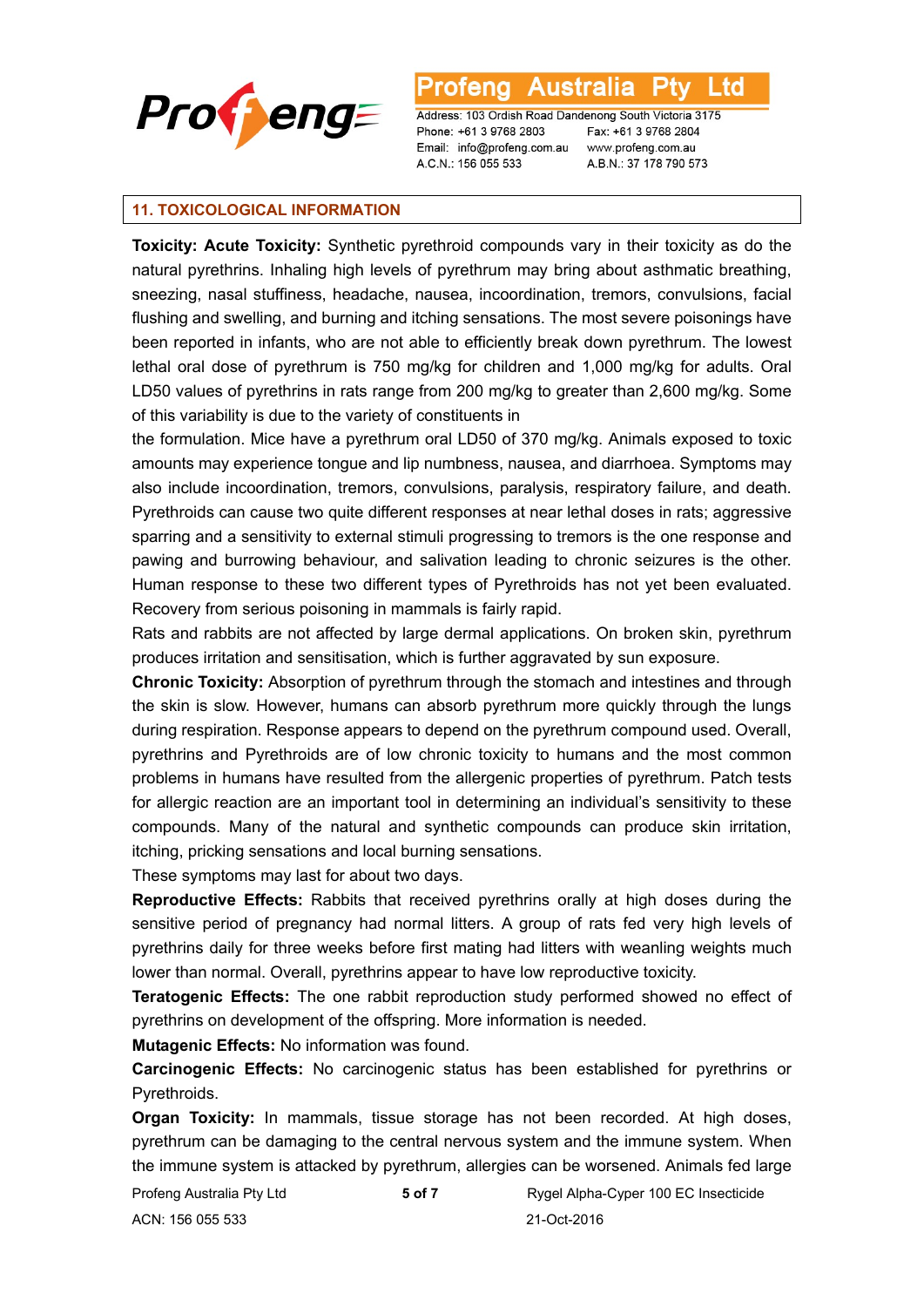

Address: 103 Ordish Road Dandenong South Victoria 3175 Phone: +61 3 9768 2803 Email: info@profeng.com.au A.C.N.: 156 055 533

Fax: +61 3 9768 2804 www.profeng.com.au A.B.N.: 37 178 790 573

L td

doses of pyrethrins may experience liver damage. Rats fed pyrethrin at high levels for two years showed no significant effect on survival, but slight, definite damage to the livers was observed.

Inhalation of high doses of pyrethrum for 30 minutes each day for 31 days caused slight lung irritation in rats and dogs.

**Fate in Humans and Animals: Pyrethrins**, Pyrethroids, and their metabolites are not known to be stored in the body nor excreted in the milk. The urine and faeces of people given oral doses of pyrethrum contain chrysanthemumic acid and other metabolites. These metabolites are less toxic to mammals than are the parent compounds. Pyrethrins I and II are excreted unchanged in the faeces. Other pyrethrum components undergo rapid destruction and detoxification in the liver and gastrointestinal tract.

#### **12. ECOLOGICAL INFORMATION**

Pyrethrin is extremely toxic to aquatic life, such as bluegill and lake trout while it is slightly toxic to bird species, such as mallards. Toxicity increases with higher water temperatures and acidity. Natural pyrethrins are highly fat soluble, but are easily degraded and thus do not accumulate in the body. These compounds are toxic to bees also. Because pyrethrin-I, pyrethrin-II, and allethrin have multiple sites in their structures that can be readily attacked in biological systems, it is unlikely that they will concentrate in the food chain.

#### **ENVIRONMENTAL FATE**

Cypermethrin, breaks down in plants to produce a variety of products. Pyrethrins have little residual effect. In stored grain, 50% or more of the applied pyrethrins disappear during the first three or four months of storage. At least 80% of what remains is removed by handling, processing, and cooking. Pyrethrins alone provide limited crop protection because they are not stable. As a result, they are often combined with small amounts of antioxidants to prolong their effectiveness. Pyrethrum compounds are broken down in water to non-toxic products. Pyrethrins are inactivated and decomposed by exposure to light and air. Pyrethrins are also rapidly decomposed by mild acids and alkalis. Stored pyrethrin powders lose about 20% of their potency in one year. As the pyrethrins are purified, their stability decreases; thus, pure pyrethrin-I and pyrethrin-II are the least stable of the pyrethrins. Purified pyrethrins are very expensive and are only available for laboratory uses.

#### **13. DISPOSAL CONSIDERATIONS**

**Disposal:** Instructions concerning the disposal of this product and its containers are given on the product label.

Profeng Australia Pty Ltd **6 of 7** Rygel Alpha-Cyper 100 EC Insecticide ACN: 156 055 533 21-Oct-2016 These should be carefully followed. Special help is available for the disposal of Agricultural Chemicals. The product label will give general advice regarding disposal of small quantities, and how to cleanse containers. However, for help with the collection of unwanted rural chemicals, contact ChemClear 1800 008 182 http://www.chemclear.com.au/ and for help with the disposal of empty drums, contact DrumMuster http://www.drummuster.com.au/